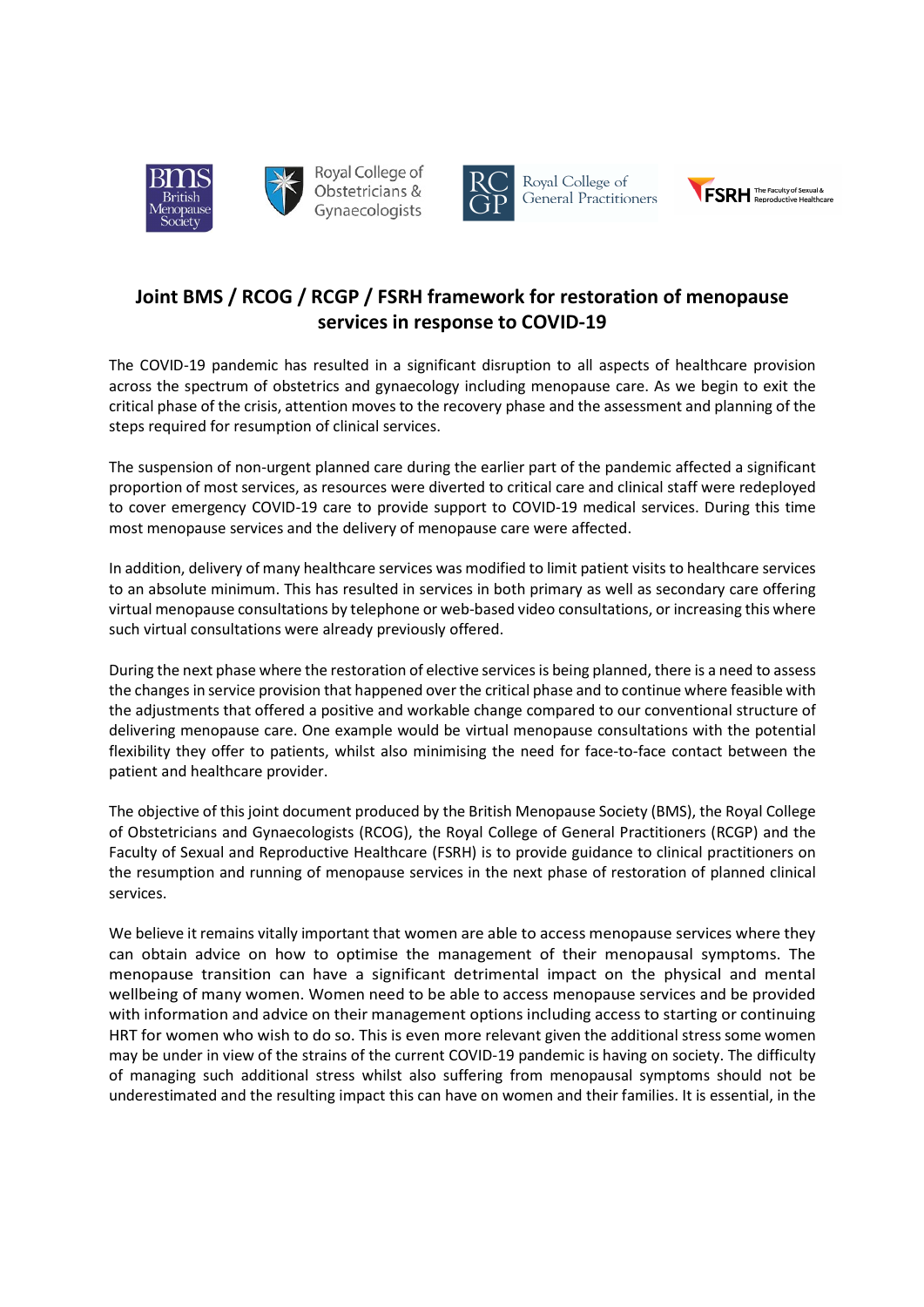next phase of restoration of clinical services that the importance of menopause services is recognised to prevent a setback in this important aspect of women's health.

This document covers guidance on the following aspects:

- 1. Impact of menopausal symptoms on quality of life: Access to information
- 2. Menopause services and menopause consultations
- 3. Prescribing HRT and HRT shortages
- 4. Unscheduled bleeding on HRT: assessment and management during the COVID-19 pandemic
- 5. Menopause training
- 1. Impact of menopausal symptoms on quality of life: Access to information
- Women should be encouraged to seek help for managing their menopausal symptoms and should be advised that the COVID-19 pandemic should not be a reason for them to discontinue HRT or withhold starting HRT if required.
- Women should be made aware of resources available for guidance.
- Advice should be provided to women on how they can access menopause consultations remotely to discuss their management options and the local pathways available for having HRT prescriptions issued or renewed.

More than 75% of women experience menopausal symptoms, and a quarter of such women describe their symptoms as severe. Although symptoms on average last 7 years, a third of women experience long-term symptoms. Hormone Replacement Therapy (HRT) is the most commonly used treatment for managing menopausal symptoms and has been shown to be the most effective intervention in this context.

HRT intake is likely to help many women control their often difficult menopausal symptoms. This is particularly relevant given the additional stress some women may be under in view of the strains of the current COVID-19 pandemic on society.

Women should be encouraged to seek help for managing their menopausal symptoms and should be advised that the COVID-19 pandemic should not be a reason for them to discontinue HRT or withhold starting HRT if required.

Women should be made aware of resources available for guidance. Links for such information are included below:

https://thebms.org.uk/ https://www.womens-health-concern.org/ https://www.menopausematters.co.uk/ www.managemymenopause.co.uk https://pcwhf.co.uk/resources

In addition, women should be advised how they can access menopause consultations remotely to discuss their management options and the local pathways available for having HRT prescriptions issued or renewed.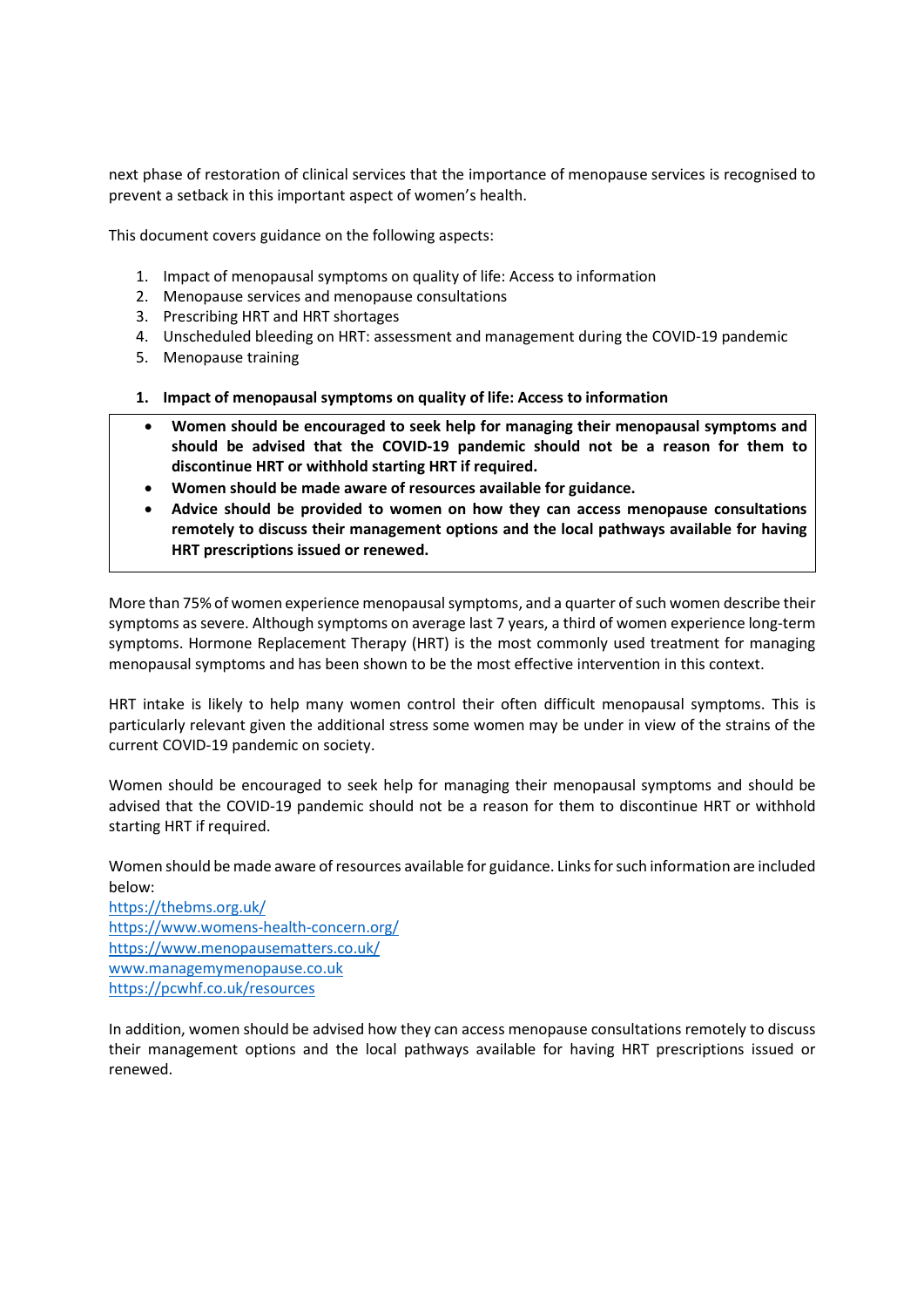- 2. Menopause services and menopause consultations
	- The current advice to minimise hospital visits will result in a significant proportion of menopause consultations being provided remotely (by telephone or web-based video consultations) for the foreseeable future, and potentially beyond that.
	- The structure of remote menopause consultations should largely follow that used in face to face consultations with assessment of symptoms, bleeding patterns, background medical history and risk factors and changes in weight.
	- It remains essential that access to face to face consultations remains available where a physical examination is needed (e.g. pelvic or breast examination) and access to endometrial assessment (pelvic ultrasound / endometrial biopsy / hysteroscopy) for women for ongoing unscheduled bleeding on HRT.
	- Menopause services should aim to offer, where feasible, email / telephone advice and guidance to support primary care.
	- Consideration should be given for multi-disciplinary menopause clinics (MDTs) to run virtually as video MDTs and email MDTs.

General Practitioners' (GP) surgeries have been put under additional pressure during the COVID-19 pandemic, with consultations and advice prioritised to dealing with serious and potentially lifethreatening medical issues. As we move into the recovery phase for resumption of menopause services, it is necessary to focus on different ways of delivering services that takes into consideration:

- 1. The demands that clinical services are likely to face in the coming months during the recovery phase.
- 2. The need to offer services while minimising hospital visits and patient travel and maintaining social distancing where feasible.
- 3. Changes to staffing levels, with a proportion of staff continuing to be redeployed to the COVID-19 services and some staff continuing to shield due to their medical background.

The majority of menopause consultations that took place in both primary and secondary care since the COVID-19 pandemic started were conducted remotely by telephone or web-based video consultations. The ongoing advice to minimise hospital visits will mean that a significant proportion of menopause consultations are likely to be provided remotely (by telephone or web-based video consultations) for the foreseeable future, and potentially beyond that. Virtual menopause consultations also likely to offer women more flexibility, less need for travel and result in less disruption to women's social and work life.

The structure of remote menopause consultations should largely follow that used in face to face consultations with assessment of symptoms, bleeding patterns, background medical history and risk factors and changes in weight.

The nature of menopause consultations lends itself well to virtual consultations as a significant majority of consultations are conducted without the need for a physical examination. It, however, remains essential that access to face to face consultations remain available where a physical examination is needed (e.g. pelvic or breast examination) and access to endometrial assessment (pelvic ultrasound / endometrial biopsy / hysteroscopy) for women for ongoing unscheduled bleeding on HRT. The latter is discussed in more detail later in this document.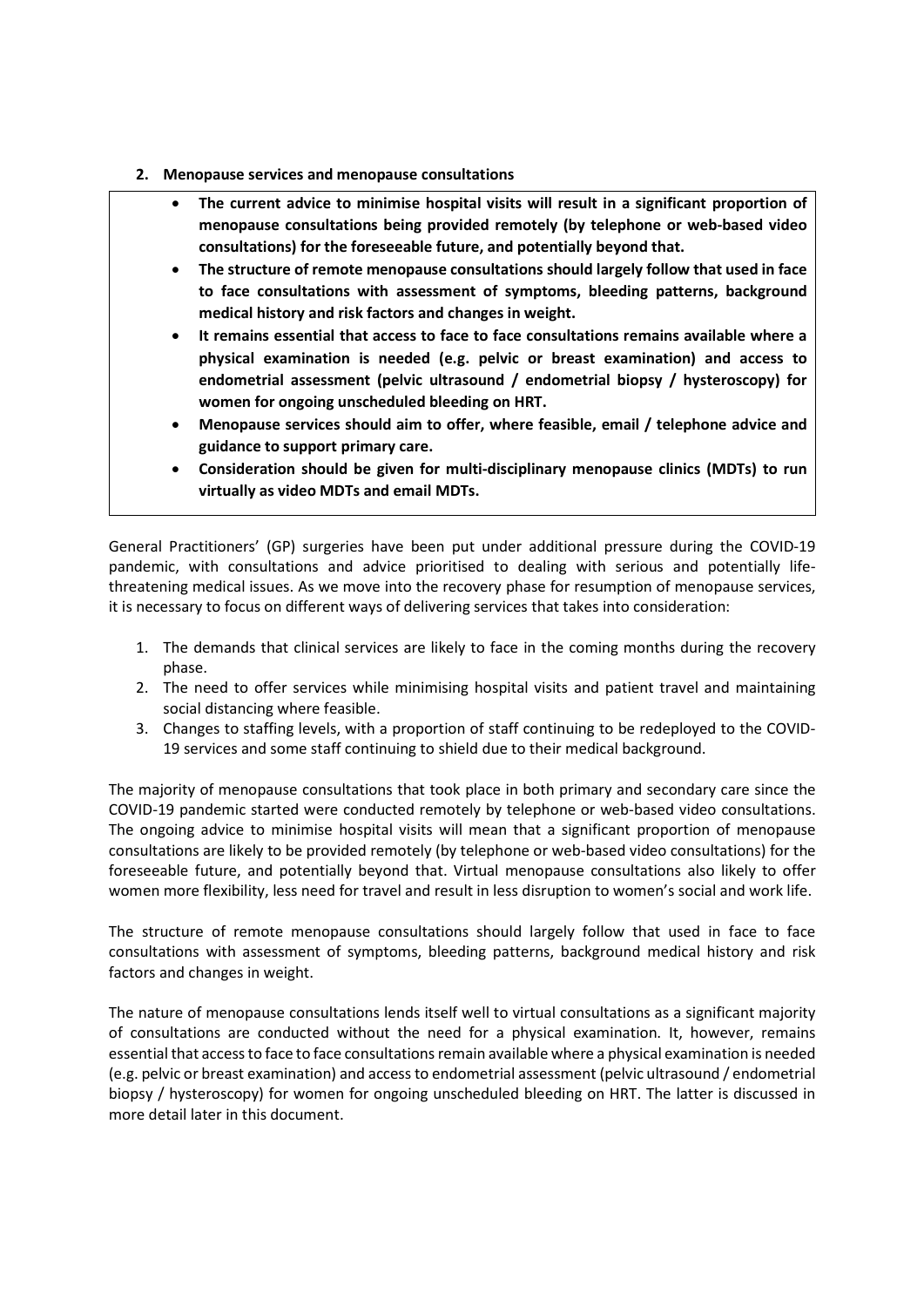In addition, menopause services should aim to offer where feasible email / telephone advice and guidance to support primary care. This is likely to further support menopause management in primary care and minimise the number of secondary care clinical appointments that patients require.

Further, in services where multi-disciplinary (MDT) menopause clinics take place, consideration should be given to running such joint clinics virtually including video MDTs and email MDTs.

Setting up remote menopause consultations may require additional technical and administrative support including having web cameras and microphones linked to the PCs used by the clinical service, identifying secure software for remote video consultations that maintains patient confidentiality, and having administrative support to allow the communication of the clinical and prescribing plans to patients and GPs, which ideally should take the form of a letter to the patient, summarising the discussion and agreed plan with a copy to the referring healthcare professional.

HRT implants require a face to face outpatient visit to have the implants inserted. Both estradiol and testosterone implants have been in short supply over the last decade due to the discontinuation of implant production for commercial reasons. Further, during the COVID-19 pandemic the limited number of clinical providers that offered implant insertion withheld these services as part of the overall suspension of non-urgent planned care.

Women on HRT implants could consider switching to alternative HRT preparations either on a temporary basis until the resumption of face to face outpatient services that offer implant insertion, or on a longterm basis should they wish to do so. Alternative HRT options can be identified through the BMS website through the following link:

https://thebms.org.uk/wp-content/uploads/2019/11/HRT-alternatives-04.11.2019.pdf

## 3. Prescribing HRT and HRT shortages

- Healthcare professionals and prescribers should develop pathways on how advice is communicated to women regarding how HRT prescriptions are issued and collected and to provide similar information on how to request and obtain repeat HRT prescriptions.
- Prescribers can access information on the availability of HRT preparations through the BMS website where updates are provided on the current availability of HRT products.
- Where shortages of a particular HRT preparation are experienced, consideration should be given to prescribing an equivalent alternative HRT preparation.
- Patients should be advised that for most HRT preparations there are usually a number of equivalent alternatives that can be considered if they are unable to obtain their HRT preparation due to supply shortages.
- Guidance on suitable equivalent HRT preparations is available on the BMS website and provides advice on alternative HRT preparations that can be considered where there is difficulty obtaining a preparation affected by the shortages.

We recognise that many women are likely to experience difficulties in obtaining HRT supplies due to the current COVID-19 pandemic. We also appreciate that continuing HRT intake is likely to help many women control their often difficult menopausal symptoms, which is particularly relevant if they are under additional stress due to pressures arising from the current pandemic.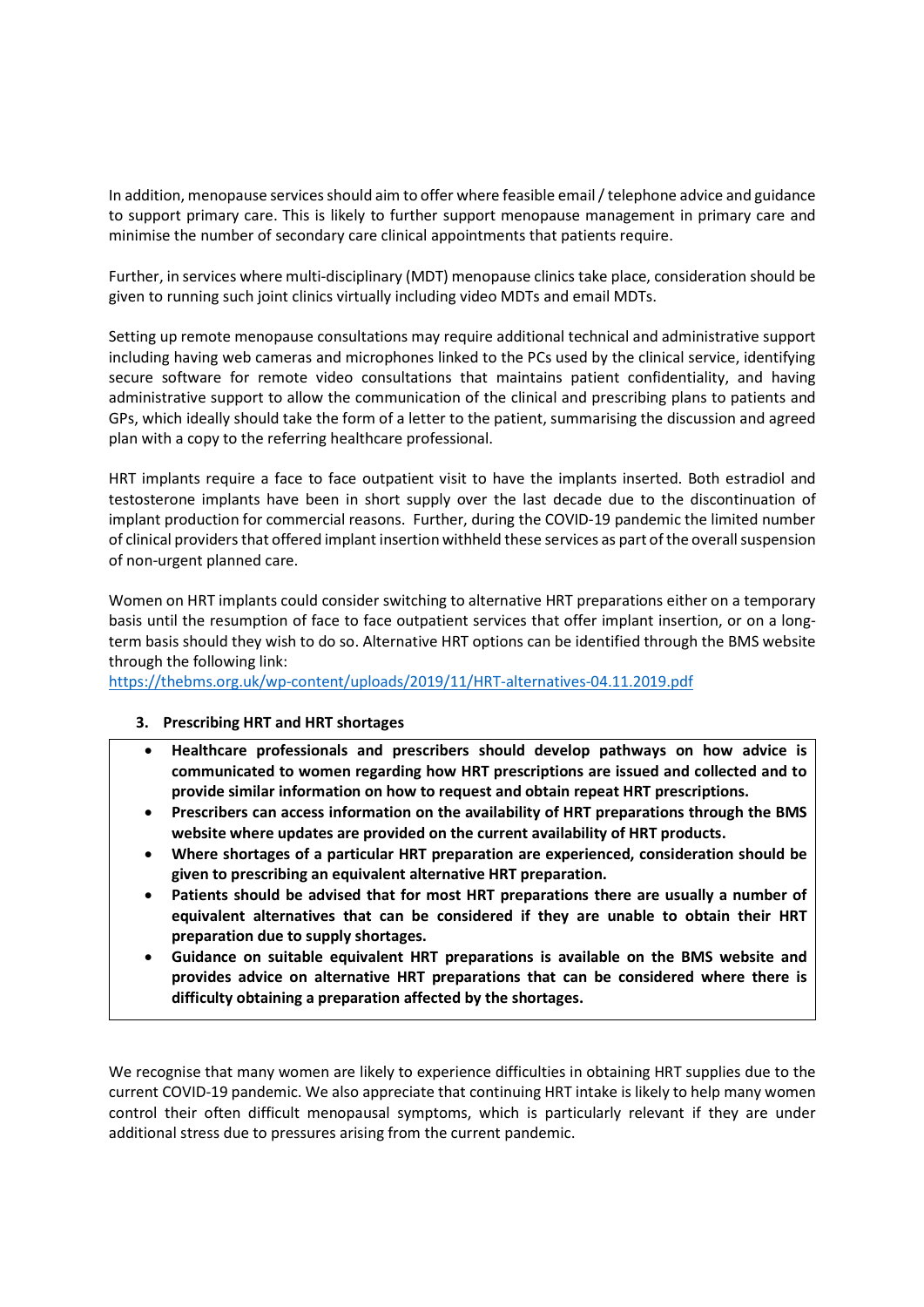Healthcare professionals and prescribers should develop pathways on how advice is communicated to women regarding how their HRT prescriptions are issued and collected and to provide similar information on how to request and obtain repeat HRT prescriptions.

The joint BMS, RCOG, RCGP and FSRH statement in March 2020 recommended that General Practitioners and healthcare providers consider having HRT prescriptions available on repeat order (especially to women who have been on HRT and have not been experiencing any problems with their intake).

This will minimise the need for many women to visit their GP surgeries and assist with obtaining repeat prescriptions.

We also recognise that many women have been experiencing difficulties in obtaining HRT supplies with the ongoing HRT shortages. The burden of the COVID-19 pandemic on the health service and resulting difficulties in obtaining clinical appointments and accessing pharmaceutical services is likely to have added further to this situation.

The BMS has continued to issue regular updates on the current availability of HRT products to provide guidance to BMS members and clinical practitioners in response to the ongoing HRT shortages. The latest update on HRT product availability can be accessed through the BMS website through the following link: https://thebms.org.uk/2020/05/british-menopause-society-further-update-on-hrt-supply-shortages-30 april-2020/

The advice remains that where clinical practitioners are unable to prescribe a certain HRT preparation due to shortages in supplies, consideration should be given to prescribing an equivalent alternative preparation to the ones their patients are using.

Patients should be advised that for most HRT preparations there are usually a number of alternatives that can be considered if they are unable to get their HRT preparation due to supply shortages. For example if a patient is taking Evorel 50 HRT patch and they are unable to obtain supplies for it, they can switch to another patch that delivers the same amount of estradiol such as Estradot 50, Estraderm 50, Progynova TS 50. A similar concept would apply to estradiol gel preparations (using Oestrogel or Sandrena) and with oral HRT preparations.

Generic prescribing of estradiol patches where feasible (for example prescribing estradiol 50 microgram patch) may allow pharmacists more flexibility in offering patients supplies of available preparations rather than being restricted to a specific brand.

Consideration should also be given to prescribing estrogen and progestogen separately to make the closest match or find a suitable alternative. Different brands for the same medication may vary in appearance or excipients. However, they would provide equivalent amounts of hormones when used in similar doses.

Switching to such alternatives where indicated, allows patients to continue with their current preferred delivery methods (patch, gel or tablets) and with the same dose of their HRT intake.

The BMS has produced a document on alternative HRT preparations in response to the ongoing HRT shortages to provide guidance to BMS members and clinical practitioners who may be experiencing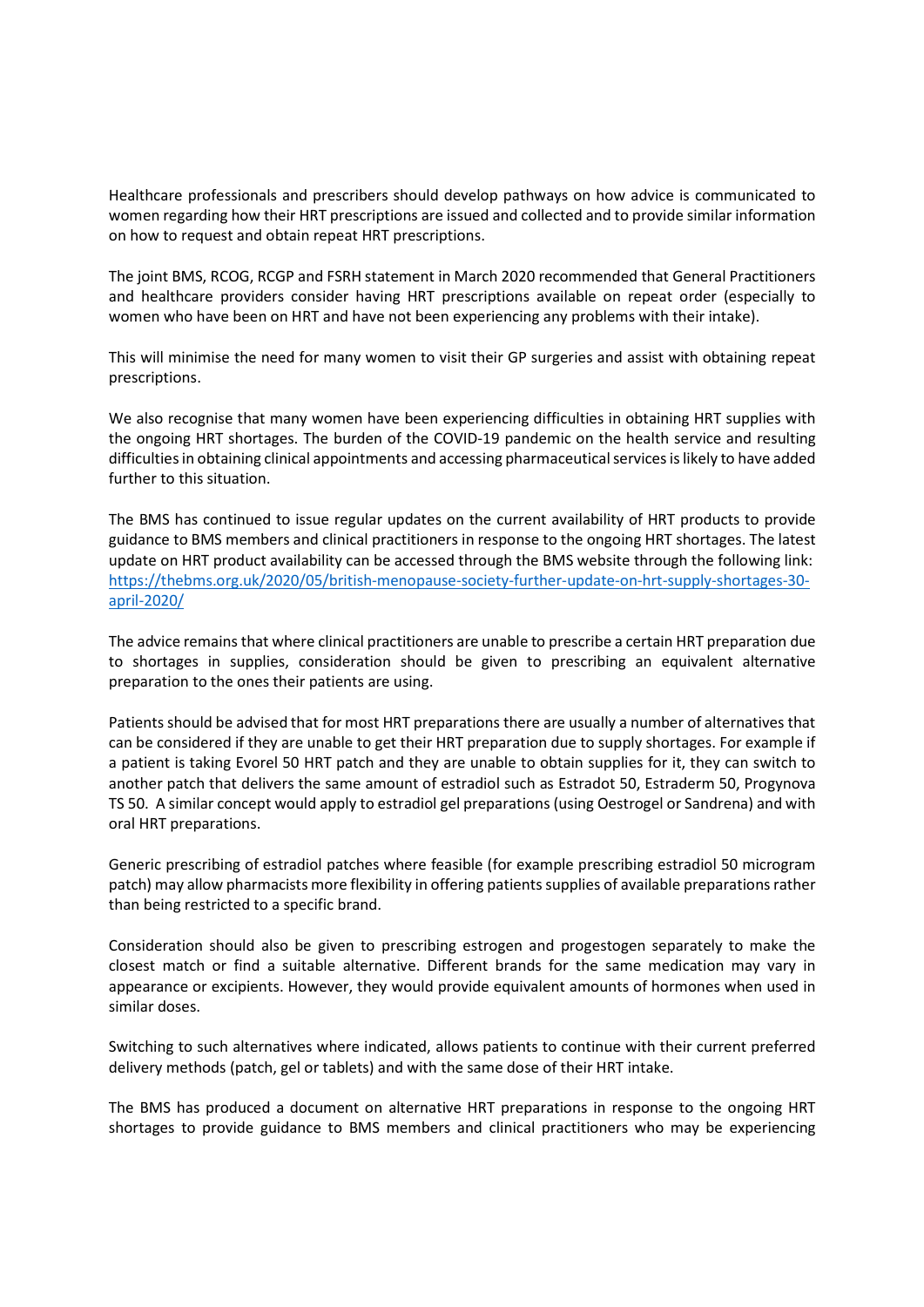difficulties with HRT supplies. This provides guidance to suitable equivalent alternatives that can be considered if there is difficulty obtaining a preparation affected by the shortages. This document can be accessed on the BMS website through the following link:

## https://thebms.org.uk/wp-content/uploads/2019/11/HRT-alternatives-04.11.2019.pdf

In addition, BMS members can post prescribing queries on the BMS forum if any clarifications are required.

## 4. Unscheduled bleeding on HRT: assessment and management during the COVID-19 pandemic

- Unscheduled bleeding on HRT can initially be assessed through remote consultation and medical advice offered where appropriate to minimise the need for women to visit their healthcare providers.
- For the majority of cases modifying progestogen intake would often control the bleeding especially in women who experience unscheduled bleeding in the first few months after commencing HRT.
- Women who continue to have unscheduled bleeding beyond 6 months despite modifying their progestogen intake or where there is a concern about the clinical presentation or bleeding amount / pattern should consider having pelvic ultrasound scan assessment and endometrial biopsy or assessment of the endometrial cavity by hysteroscopy.

The RCOG, British Society for Gynaecological Endoscopy (BSGE) and British Gynaecological Cancer Society (BGCS) have released a joint guidance document on the management of abnormal uterine bleeding including postmenopausal bleeding to guide clinical practice in the current Coronavirus (COVID-19) pandemic.

The guidance recommends carrying out assessment and advice through remote consultation in the first instance and offering medical advice where appropriate to minimise the need for women to visit their healthcare providers and to limit the risk of person to person viral transmission. The document can be accessed through the BSGE website:

https://mk0britishsociep8d9m.kinstacdn.com/wp-content/uploads/2020/03/Joint-RCOG-BSGEBGCSguidance-for-management-of-abnormal-uterine-bleeding-AUB-in-the-evolving-CoronavirusCOVID-19 pandemic.pdf

As referred to in the BMS comment on the management of unscheduled bleeding on HRT (https://thebms.org.uk/wp-content/uploads/2020/03/BSGE-document-HMB31.3.20final\_.pdf), similar management principles can be applied to women who experience unscheduled bleeding on HRT beyond 3- 4 months from commencing HRT.

An initial assessment could be carried out through a virtual (telephone / web-based video) consultation and consideration should be given to modifying women's progestogen intake as an initial management step.

For the majority of cases modifying progestogen intake would often control the bleeding especially in women who experience unscheduled bleeding in the first few months after commencing HRT. Progestogen intake could be modified as follows: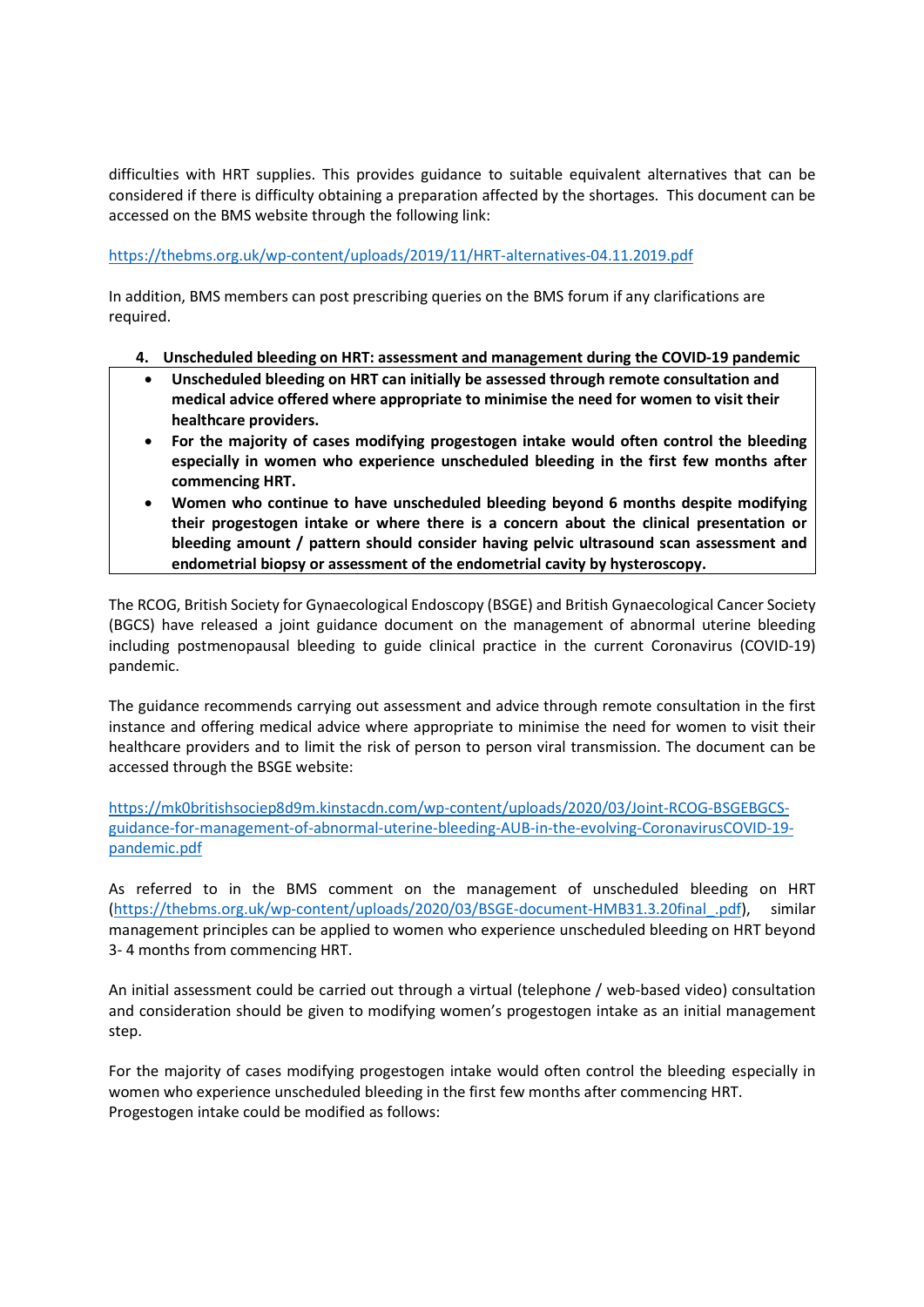• For continuous combined HRT regimens the dose of progestogen could be increased (e.g. go up from utrogestan 100 mg daily to 200 mg daily on continuous basis). Those on continuous combined HRT regimens that contain a progestogen in a combined preparation or have the Mirena IUS, could have utrogestan / medroxyprogesterone acetate or norethisterone added to their HRT regimen. If they continue to experience ongoing unscheduled bleeding, the HRT regimen could be changed to a cyclical intake of progestogen.

• For cyclical HRT regimens: Increase progestogen dose (e.g. Utrogestan 300 mg for 12 days a month instead of 200 mg) or increase duration of progestogen intake (can take progestogen for 14 days a month or for 21 days out of a 28-day HRT intake cycle).

- •Women who continue to have unscheduled bleeding beyond 6 months despite modifying their progestogen intake or where there is a concern about the clinical presentation or bleeding amount / pattern should consider having pelvic ultrasound scan assessment and endometrial biopsy or assessment of the endometrial cavity by hysteroscopy.
- If breakthrough bleeding occurs following the switch to continuous combined HRT and does not settle after three to six months, then the woman can be switched back to a sequential regimen for at least another year.

The risk of endometrial cancer in women with unscheduled bleeding on HRT is significantly lower than that with postmenopausal bleeding in women not on HRT especially in women who had not been experiencing bleeding before commencing HRT and who are taking progestogen.

## 5. Menopause training

- The COVID-19 pandemic has resulted in a detrimental impact on menopause training as well as training in various other medical specialties.
- Modifications to the way menopause education and training are delivered may be required. An increasing proportion of educational meetings are likely to be delivered virtually. In addition, online educational resources and webinars and may offer additional educational resources that can be accessed remotely.
- Any adaptations to the structure of menopause training that may be required in the coming months is likely to be in line with that followed by other national educational bodies.

COVID-19 has resulted in a significant disruption to training at various levels in all medical specialities including menopause training.

 The RCOG Educational Committee are communicating with national education bodies on the handling of training and assessment during the current pandemic and the move to the recovery and restoration phase. Any adaptations to the structure of menopause training is likely to be in line with that applied by the RCOG and other national educational bodies in the course of the coming months.

Given that a number of NHS services have already set up processes for virtual patient consultations, such a system can also be considered to conduct training remotely. This may include three-way web-based video consultations involving the trainer, the patient and the trainee. Such remote training could also allow remote assessment with the trainer observing the trainee conducting a virtual consultation in their own practice. Any such pathways should have a clear process related to patient consent and